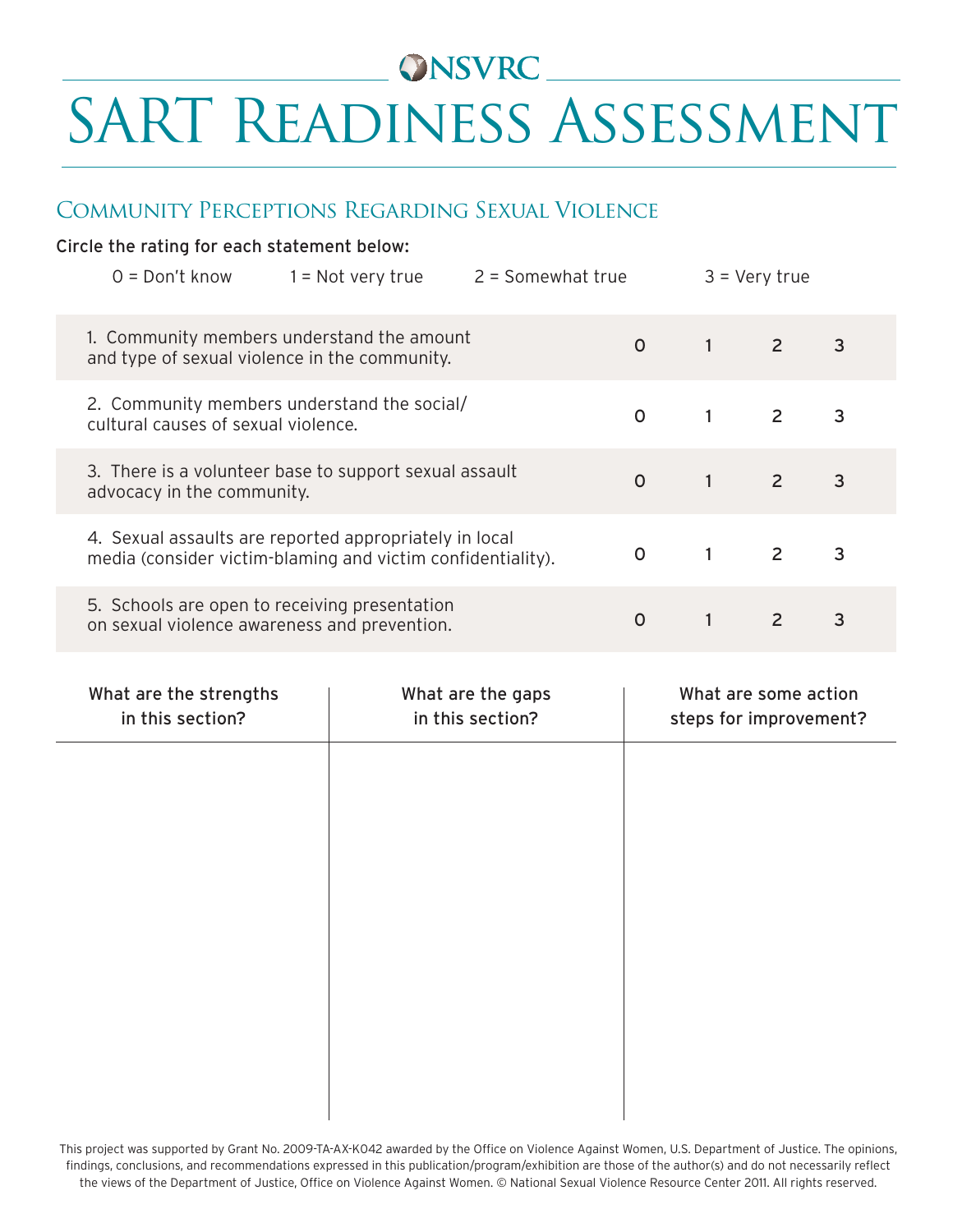### ONSVRC

#### Mapping Current Resources

#### Circle the rating for each statement below:

| $0 = Don't know$                                                                                                                                                                | $1 = Not$ very true | $2 =$ Somewhat true |              | $3 = Very true$ |                |                |
|---------------------------------------------------------------------------------------------------------------------------------------------------------------------------------|---------------------|---------------------|--------------|-----------------|----------------|----------------|
| 1. We know which nonprofit, government and agencies provide<br>response to sexual violence victims and what services each provides.                                             |                     | $\mathsf{O}$        | $\mathbf{1}$ | 2               | 3              |                |
| 2. Opportunities for cross training on sexual violence response exist<br>among the agencies in our community.                                                                   |                     | $\Omega$            | 1            | $\overline{2}$  | 3              |                |
| 3. If the SART model has been used in the past, we have a clear<br>understanding of its successes and challenges.                                                               |                     |                     | $\Omega$     | $\mathbf{1}$    | $\overline{2}$ | 3              |
| 4. Service options are available for victims not seeking a response<br>from the criminal justice system.                                                                        |                     |                     | $\mathsf{O}$ | 1               | $\overline{2}$ | $\overline{3}$ |
| 5. We have identified the needs of sexual violence victims in our<br>community.                                                                                                 |                     |                     | $\mathsf{O}$ | $\mathbf{1}$    | $\overline{2}$ | 3              |
| 6. We are aware of other community collaborative and multi-<br>disciplinary efforts to respond to victims of crime and we have<br>considered how a SART might fit in with them. |                     |                     | $\Omega$     | $\mathbf{1}$    | $\overline{2}$ | 3              |
| 7. The leadership of key agencies are willing to commit time and<br>resources to team efforts to improve the response to sexual violence.                                       |                     |                     | $\mathsf{O}$ | $\mathbf{1}$    | $\overline{2}$ | $\overline{3}$ |
| 8. We believe there is a strong possibility of developing shared goals<br>on the response to sexual violence across key agencies.                                               |                     |                     | $\mathbf 0$  | 1               | 2              | 3              |

| What are the strengths<br>in this section? | What are the gaps<br>What are some action<br>in this section?<br>steps for improvement? |  |  |
|--------------------------------------------|-----------------------------------------------------------------------------------------|--|--|
|                                            |                                                                                         |  |  |
|                                            |                                                                                         |  |  |
|                                            |                                                                                         |  |  |
|                                            |                                                                                         |  |  |
|                                            |                                                                                         |  |  |
|                                            |                                                                                         |  |  |